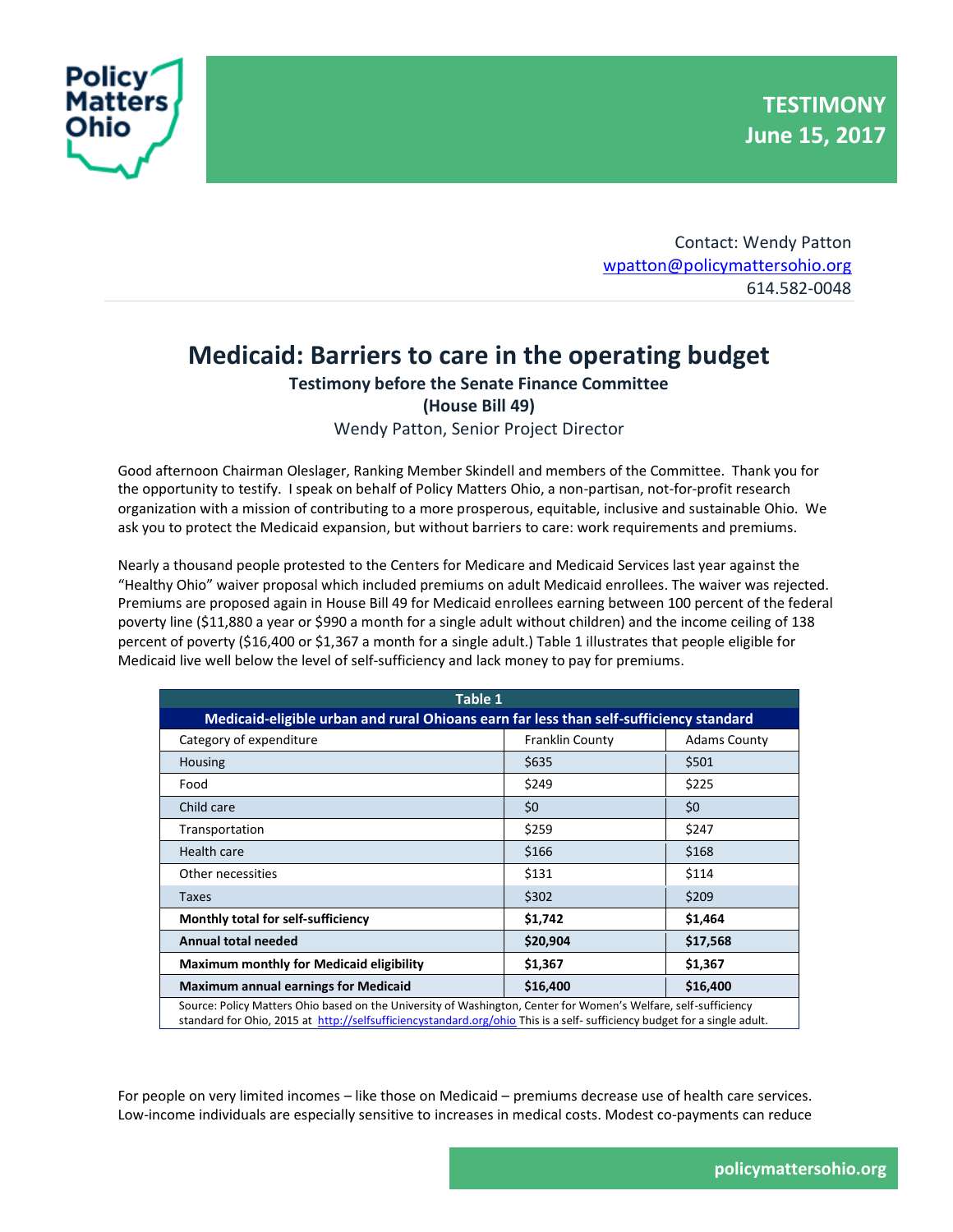access to necessary medical care. <sup>1</sup> The Rand Corporation's Health Insurance Experiment, a long-term, experimental study of cost sharing, found that health care *without barriers* improved serious symptoms among the sickest and poorest patients.<sup>2</sup> Here in Ohio, MetroHealth Hospital's early experiment with Medicaid expansion had similar findings: The expansion of readily accessible care, without cost, enhanced health.<sup>3</sup> A study in the *Journal of Health Economics* found that among those earning less than 150 percent of the federal poverty level, a monthly premium of up to \$10 causes 12 to 15 percent of enrollees to drop out within the first few months of coverage.<sup>4</sup> As you may recall, the Kasich Administration projected that the Healthy Ohio waiver proposal would reduce enrollment by 125,000 to 140,000 people in each of the five years of the demonstration project. 5

Median hourly wages in Ohio are below the national average, and many struggling people and families need Medicaid coverage.<sup>6</sup> Those who would be hurt the most by premiums are low-income workers in Ohio's low-wage labor market, working in Ohio's largest job categories (Table 2). (Table 2 assumes a 40-hour a week job, year round, but the reality of many of these jobs is that "full time" means far fewer hours a week than 40.)

| Table 2                                                                                                      |            |                    |                                          |
|--------------------------------------------------------------------------------------------------------------|------------|--------------------|------------------------------------------|
| Largest occupations in Ohio, by employment, Median annual wage and wage as share of poverty                  |            |                    |                                          |
| Occupation                                                                                                   | Employment | Median annual wage | As share of poverty<br>(family of three) |
| Combined Food Preparation and Serving<br>Workers, Including Fast Food                                        | 170,620    | \$19,151           | 95.3%                                    |
| <b>Retail Salespersons</b>                                                                                   | 162,130    | \$21,347           | 106.3%                                   |
| <b>Registered Nurses</b>                                                                                     | 126,270    | \$62,464           | 310.9%                                   |
| Cashiers                                                                                                     | 118,300    | \$19,640           | 97.8%                                    |
| Laborers and Freight, Stock, and Material<br>Movers, hand                                                    | 103,990    | \$25,065           | 124.8%                                   |
| Office Clerks, General                                                                                       | 95,280     | \$29,465           | 146.7%                                   |
| <b>Waiters and Waitresses</b>                                                                                | 91,640     | \$19,212           | 95.6%                                    |
| Janitors and Cleaners, Except Maids and<br><b>Housekeeping Cleaners</b>                                      | 85,300     | \$22,970           | 114.3%                                   |
| <b>Customer Service Representatives</b>                                                                      | 85,050     | \$31,443           | 156.5%                                   |
| <b>Stock Clerks and Order Fillers</b>                                                                        | 170,620    | \$19,151           | 95.3%                                    |
| Source: Ohio Labor Market Information, Occupation and Employment Statistics, May 2015, updated to June 2016, |            |                    |                                          |

available at http://ohiolmi.com/oes/oes.htm accessed 6/14/2017. Calculation of median annual income as a share of the poverty rate by author. Poverty rate based on 2016 HHS guideline for a family of 3, \$20,090.

Work requirements have been found to be either ineffective or harmful.<sup>7</sup> Medicaid expansion by and large benefits low-income workers in the kinds of job categories shown in Table 2. The Governor's assessment of the

<sup>5</sup> Ohio Department of Medicaid, Healthy Ohio Plan summary at

 $\overline{a}$ 

<sup>1</sup> Office of the Assistant Secretary for Planning and Evaluation, "Financial Condition and Health Care Burdens of People in Deep Poverty," United States Department of Health and Human Services, July 16, 2015

<sup>2</sup> Robert H. Brook et.al., "The Health Insurance Experiment: A Classic RAND Study Speaks to the Current Health Care Reform Debate," [http://www.rand.org/pubs/research\\_briefs/RB9174.html](http://www.rand.org/pubs/research_briefs/RB9174.html)

<sup>3</sup> Randall D. Cebul, Thomas E. Love, [Douglas Einstadter,](http://content.healthaffairs.org/search?author1=Douglas+Einstadter&sortspec=date&submit=Submit) [Alice S. Petrulis](http://content.healthaffairs.org/search?author1=Alice+S.+Petrulis&sortspec=date&submit=Submit) and [John R. Corlett](http://content.healthaffairs.org/search?author1=John+R.+Corlett&sortspec=date&submit=Submit), "MetroHealth Care Plus: Effects Of A Prepared Safety Net On Quality Of Care In A Medicaid Expansion Population," Health Affairs, July 2015 vol. 34 no. 7 pp. 1121-1130 at<http://content.healthaffairs.org/content/34/7/1121.abstract>

<sup>4</sup> Laura Dague, "The effect of Medicaid premiums on enrollment: A regression discontinuity approach," Journal of Health Economics 37 (2014) 1-12.

http://www.medicaid.ohio.gov/Portals/0/Resources/PublicNotices/HealthyOhioHSA/HealthyOhio-Summary.pdf <sup>6</sup> Amy Hanauer, "Still Struggling: State of Working Ohio, 2016, Policy Matters Ohio, September 2016 at <https://www.policymattersohio.org/files/research/sowo-2016-final.pdf>

<sup>7</sup> LaDonna Pavetti, "Work Requirements Don't Cut Poverty, Evidence Shows," Center on Budget and Policy Priorities, updated June

<sup>7, 2016,</sup> [http://www.cbpp.org/research/poverty-and-inequality/work-requirements-dont-cut-poverty-evidence-shows.](http://www.cbpp.org/research/poverty-and-inequality/work-requirements-dont-cut-poverty-evidence-shows)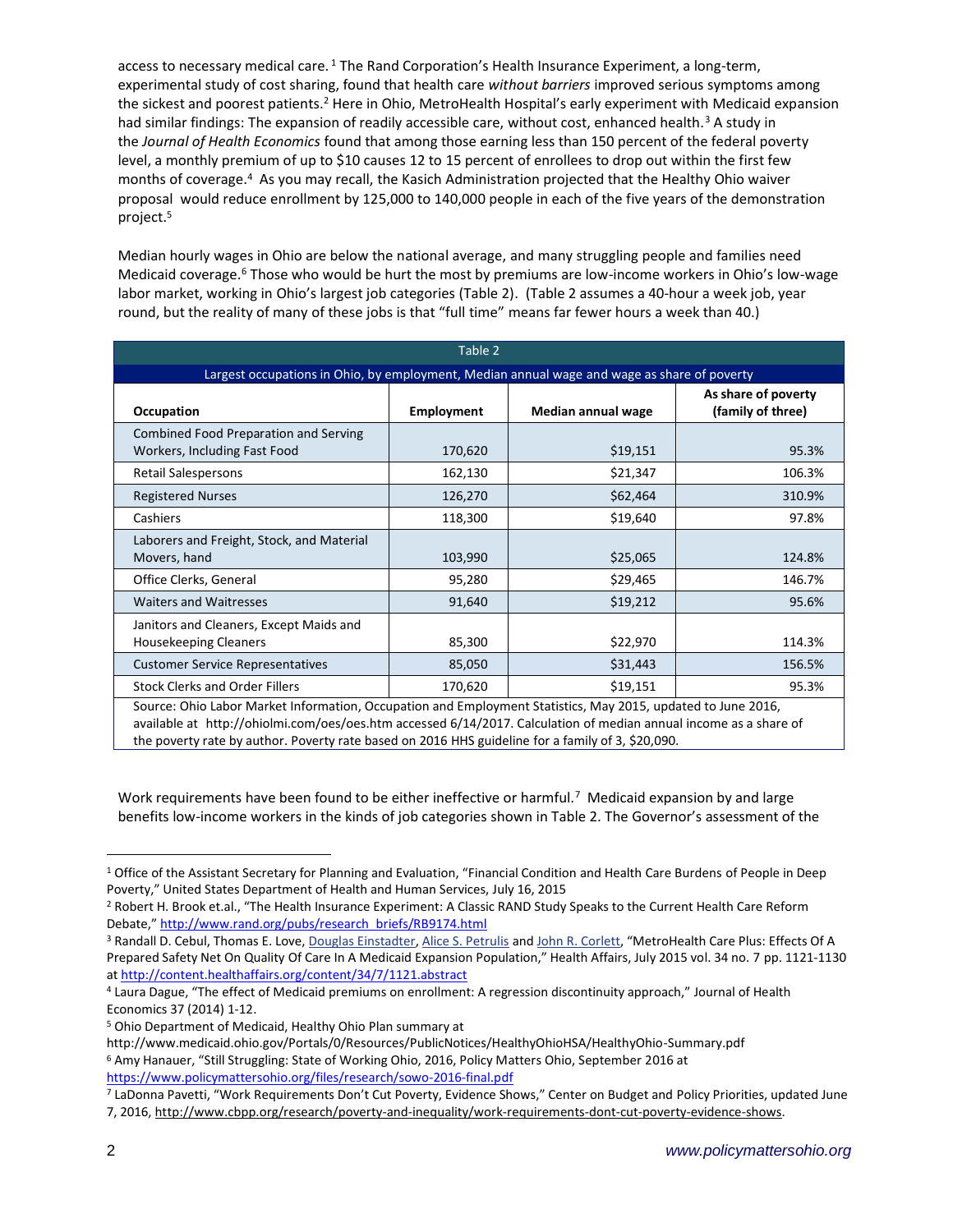Medicaid expansion population found 43 percent were working, and 75 percent of the remainder were looking for work.<sup>8</sup> Work requirements for this group are redundant, because this group is working or looking for work in the churning low wage labor market, where jobs start and stop with seasonal demand, temporary jobs begin and end, and plants and restaurants open and close.

Work requirements are burdensome, because some people at some points in their lives can't work. The 14 percent of Ohio's Medicaid expansion population that was found to be neither working nor looking for work may have been caring for an ill family member, had a subtler disability (a construction worker who loses a limb; a factory worker who cannot read) or were afflicted by a level of autism. Moreover, in some places, there are not many jobs. People are exempted from work requirements for food assistance in 16 Ohio counties for this reason: Adams, Clinton, Coshocton, Gallia, Highland, Huron, Jackson, Jefferson, Meigs, Monroe, Morgan, Noble, Ottawa, Perry, Pike and Scioto. There are also five cities eligible for such an exemption: Cleveland, Lorain, Maple Heights, Warren. Youngstown and Zanesville.

According to the Center on Budget and Policy Priorities, work requirements generally have been unsuccessful in increasing long-term employment.<sup>9</sup> Evaluations of programs that have imposed work requirements on poor cash assistance recipients found modest increases in employment only in the short term; within five years, employment among comparable cash assistance recipients *not* subject to a work requirement was the same or higher than employment among the individuals subject to the requirement. (Also of note, the earnings gains associated with the short-term employment gains generally were insufficient to help people escape poverty.)

Some say premiums are needed for Medicaid services so low-income enrollees have some "skin in the game. " They already do. On average, they contribute nearly twice the share of their income in state and local taxes as the top 1 percent.



## Figure 1.

Ohio's Medicaid expansion has succeeded in improving people's lives and productivity through expanded health care that has helped people work and get back to work. Unemployed participants interviewed for the Administration's assessment of the Medicaid expansion overwhelmingly reported that having access to health care made it easier for them to seek employment. The majority of workers enrolled through the expansion reported that Medicaid participation made it easier to maintain their jobs. The report found that even in the short time that has passed since Medicaid expansion, people who gained coverage through it reported gains in physical

 $\overline{a}$ 

<sup>8</sup> Ohio Medicaid Group VIII Assessment[, http://medicaid.ohio.gov/portals/0/resources/reports/annual/group-viii-assessment.pdf](http://medicaid.ohio.gov/portals/0/resources/reports/annual/group-viii-assessment.pdf) <sup>9</sup> LaDonna Pavetti, Op.Cit.